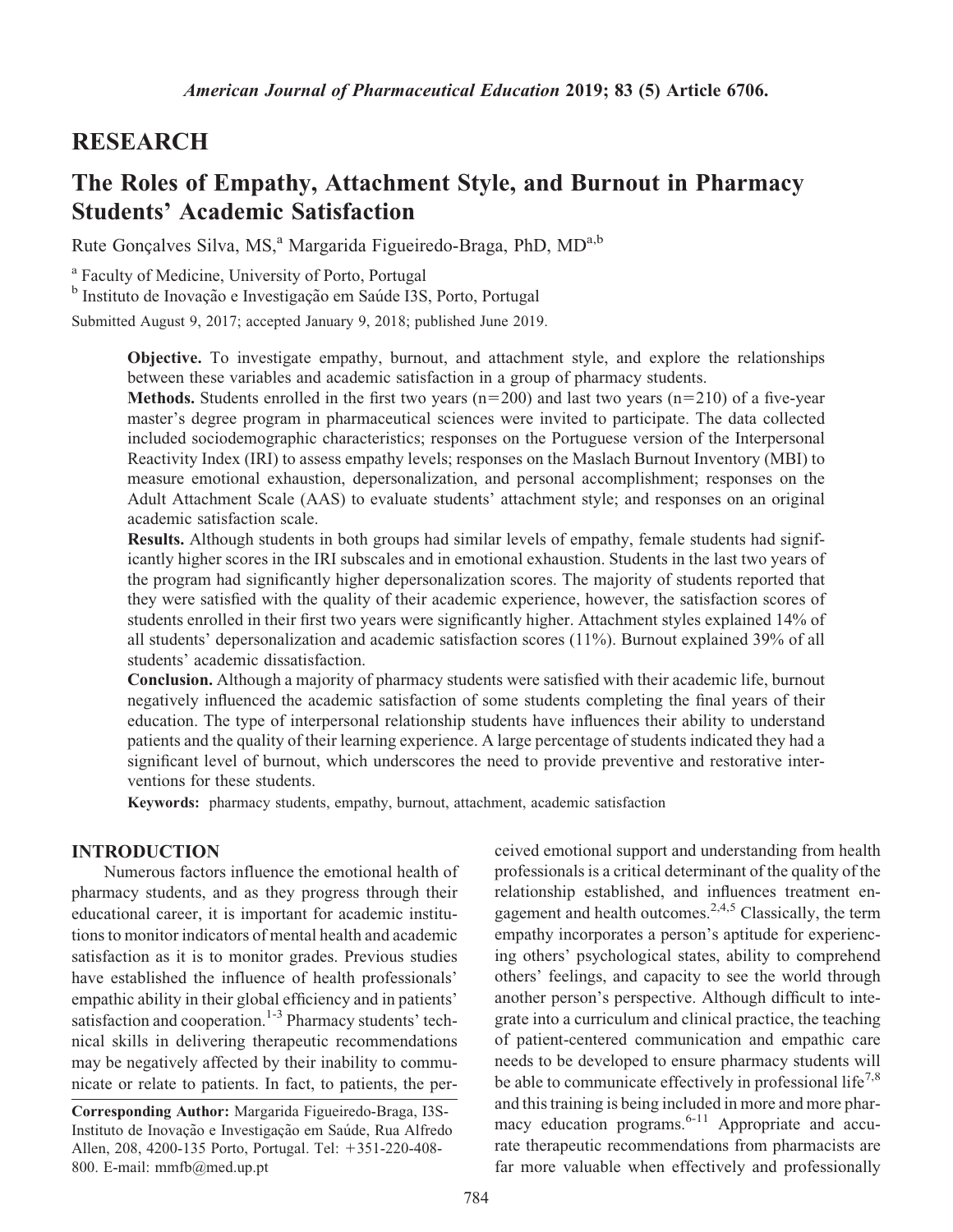communicated.12-15 Furthermore, empathic statements are known to build cooperative and trusting relationships with patients, which are important to patients maintaining their adherence to pharmacists' recommendations<sup>12</sup> and enhancing their satisfaction with the care provided.<sup>13</sup> A health care provider demonstrating affective concern for a patient, for example, is considered a critical determinant of therapeutic effects and health outcomes in the case.<sup>16</sup>

Personal variables, such as attachment style, may contribute to individual differences in a provider's ability to understand, connect with, and care for others. $17,18$  Attachment, defined as the human predisposition to emotionally connect and perceive close relationships $19$  and intimacy, may facilitate or impede the development of empathic abilities among health professionals and students. $20,21$ 

Classically, three attachment styles have been proposed: secure, anxious, and avoidant. Securely attached individuals can communicate and seek support from others in times of need; conversely, they also have the potential for high levels of caregiving.<sup>21</sup> They are more able to establish close relationships and to respond to and explore patients' worries,  $2^{2-25}$  and communicate in a flexible, patient-centered way.<sup>20</sup> In contrast, anxious attached individuals show less comfort with closeness in relationships, $26,27$  and may be less able to appropriately respond to patients' emotions.<sup>20,22-24,28,29</sup> Finally, avoidant individuals present uncertainty about themselves and others, $20,28$  and they may exhibit avoidance of closeness with others because of negative expectations.<sup>19,30</sup>

When these personal characteristics occur, some may contribute to emotional exhaustion and a feeling of reduced personal fulfillment.31,32 Difficulties in dealing with professional or academic stress may result in burnout.<sup>25,33</sup> Traditionally, the following three dimensions are considered in burnout: emotional exhaustion, which occurs when an individual is drained of his or her emotional resources because of having an excessive workload; depersonalization, which is the development of cynical attitudes that can create a heartless perception of others; and personal accomplishment, which is an individual's personal assessment of his or her professional competence, capability and successfulness in the work environment.<sup>34</sup>

Furthermore, health care students and professionals who deal with patients are subject to emotionally loaded interactions and therefore more prone to emotional stress and burnout.<sup>35</sup> As a consequence, they may become less able to appreciate the patients' perspective and less empathic, and choose to protect themselves through depersonalization.<sup>36-38</sup> Conversely, some research has shown that a health care provider's ability to consider patients' perspectives and act compassionately enhances their

sense of professional accomplishment, and thereby reduces depersonalization.<sup>39,40</sup> High burnout levels among medical, $^{41}$  dental, $^{42}$  pharmacy, $^{43}$  and nursing students<sup>44</sup> may be a consequence of dealing with academic stress,<sup>25,33</sup> social and family demands, $43$  and exposure to emotional suffering.<sup>45</sup> High levels of stress during school years, that lead to student burnout are related to intrinsic and contextual variables.<sup>46,47</sup> Other researchers have reported the deleterious effects to students' psychological health that can occur as a result of poor adjustment to academic environment and curriculum,<sup>48</sup> high expectations,<sup>49</sup> family and peer pressure,<sup>50</sup> and economic difficulties.<sup>51</sup>

The objective of this study was to evaluate empathy, attachment style, burnout, and academic satisfaction in a group of pharmacy students. We also explored gender differences and assessed the extent to which empathy, attachment, and burnout influenced students' academic satisfaction.

#### METHODS

Students from the first four years of the Faculty of Pharmacy of the University of Porto (FFUP) were invited to participate in the study. All who agreed to participate were included after providing written consent. The data were collected in May 2015. Final-year students were unable to participate because of conflicts with their academic schedule.

The Faculty of Pharmacy administers a five-year integrated Master of Pharmaceutical Sciences degree program. The first and second years of the curriculum cover the physical, chemical, and biological sciences. The third and fourth years cover technological and health sciences, including pharmacognosy, toxicology, and pharmaceutical technology. The last year of the curriculum comprises practical courses, seminars, and clerkships in community and hospital pharmacy. A research project is also required in the fifth curricular year.

Training in communication skills has been incorporated into the curriculum at FFUP since 2015. Seminars with a practical component are included in the fifth year for students completing clerkships. The curricular unit addresses basic communication strategies, empathy, and how to deal with emotions and deliver difficult information. We surveyed 410 pharmacy students divided into two groups. Group 1 included 200 students who were enrolled in the first or second year of pharmacy school, and group 2 included 210 students who were enrolled in the third or fourth year of the program (Figure 1). A battery of self-assessment instruments covering sociodemographic characterization, empathy, attachment, and burnout, and an original academic satisfaction survey were administered.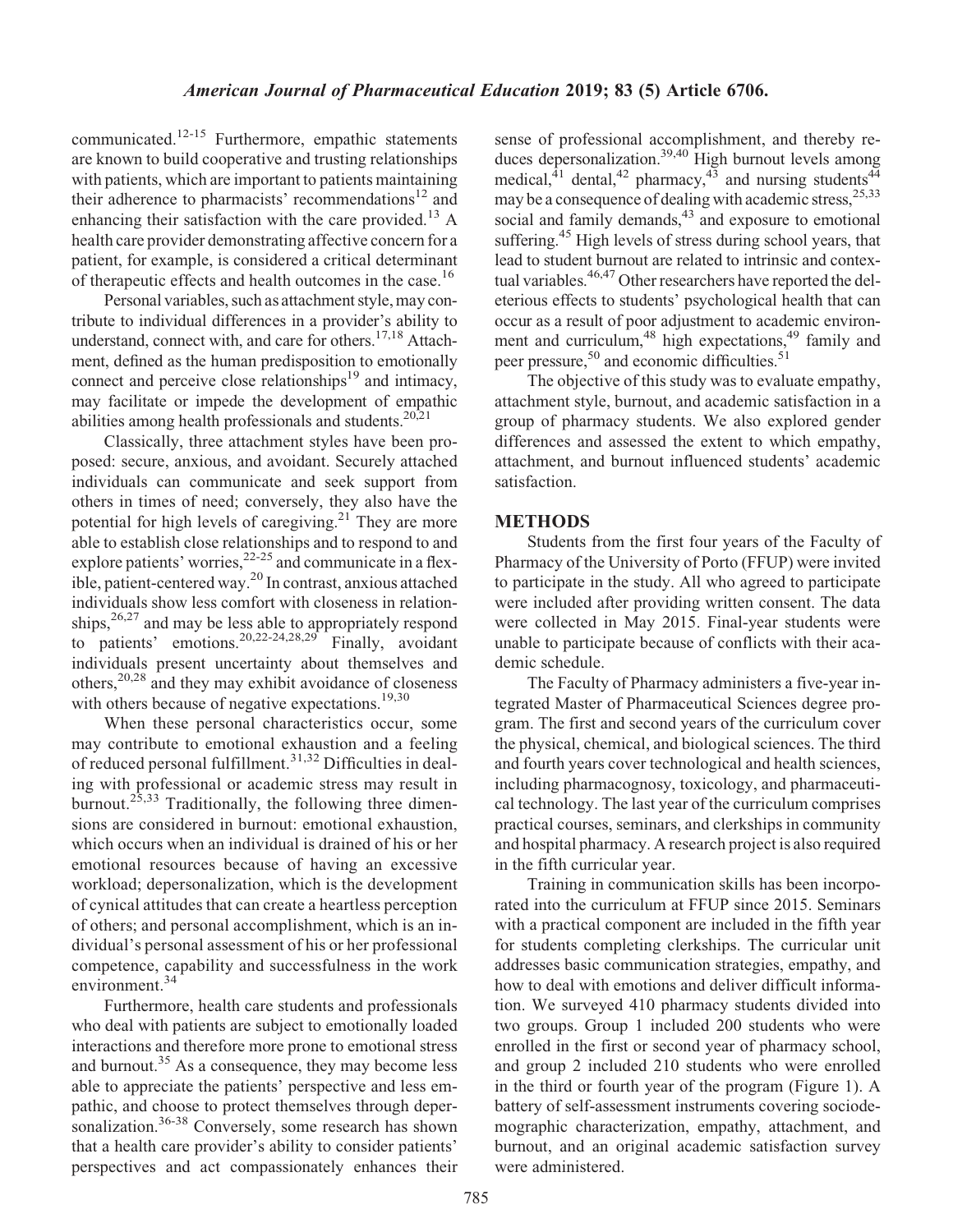

Figure 1. Total Student Population and Response Rates

The Interpersonal Reactivity Index (IRI) has been widely used to assess empathy in clinical and research settings, permitting a multidimensional approach to assessing individual differences in empathy.<sup>52-54</sup> Studies involving residents, medical students, and physicians have used the IRI extensively to measure empathy according to the following four subscales: perspective taking (IRI-PT), empathic concern (IRI-EC), personal distress (IRI-PD), and fantasy (IRI-FS), which denotes a tendency to imaginatively transpose oneself into fictional situations (eg, books, movies, daydreams). $24$  The IRI offers good internal reliability.<sup>55</sup> The Portuguese version of the instrument was used in this study.<sup>56</sup>

The Maslach Burnout Inventory (MBI) has been validated through extensive research and is widely recognized as the leading measure of burnout. $43,57$  The MBI-Student Survey is specifically designed to assess students' burnout and is subdivided into three subscales: emotional exhaustion, depersonalization, and personal accomplishment.<sup>58</sup> The instrument was validated for university students in Spain, Portugal, and the Netherlands.<sup>59</sup> Moreover, it presents accurate psychometric properties,<sup>60</sup> and it is considered an efficient and reliable tool to assess burnout levels among pharmacy professionals.<sup>61</sup>

The Adult Attachment Scale (AAS) is characterized by high internal consistency. In terms of its dimensions, analysis of the scale's construct validity has yielded Cronbach alpha coefficients of 0.69 for close (AAS-CL), 0.75 for depend (AAS-DE), and 0.72 for anxiety (AAS-ANX). Moreover, the scale exhibits good test-retest reliability.<sup>62</sup> It measures adult secure, anxious, and avoidant attachment styles defined by balanced scores on the close, anxiety, and depend subscales. For this study, we used the Portuguese version of the AAS.<sup>63</sup>

This original scale for academic satisfaction was developed for a study involving medical students by researchers who sought to measure students' satisfaction with relevant aspects of their academic life. The scale's development was based on a review of other validated scales.<sup>64-66</sup> This nine-item scale assesses satisfaction with theoretical and practical curricular contents, research activity, academic life, extracurricular experiences, interpersonal relationships, and life in general. Higher scores represent higher levels of academic satisfaction, with a maximum score of 36. In the present sample, the scale showed good internal consistency, with a Cronbach alpha of 0.74.

This study was approved by the Faculty of Medicine of the University of Porto and the São João EPE Ethics Committee, and was conducted according to the Declaration of Helsinki. Participants received written information about the study procedures and aims and signed an informed consent form. Participants' confidentiality and anonymity were ensured through codification of the collected data.

Statistical analyses were performed using IBM SPSS Statistics, version 22.0 (IBM, Armonk, NY) for Windows. Descriptive statistics were calculated for all variables, and Pearson correlation analysis was used to identify significant correlations between variables. A multiple linear regression analysis was carried out: to assess the extent to which empathy and attachment styles influenced students' burnout; and to evaluate how attachment styles and burnout influence students' academic satisfaction using burnout and attachment styles as dependent variables to a composite endpoint.

#### RESULTS

The study sample comprised 410 pharmacy students with a mean age of 21 years (SD=2.6; range 18-49 years). The majority  $(n=342, 83%)$  of students were female. Group 1 included 200 students with a mean age of 19.6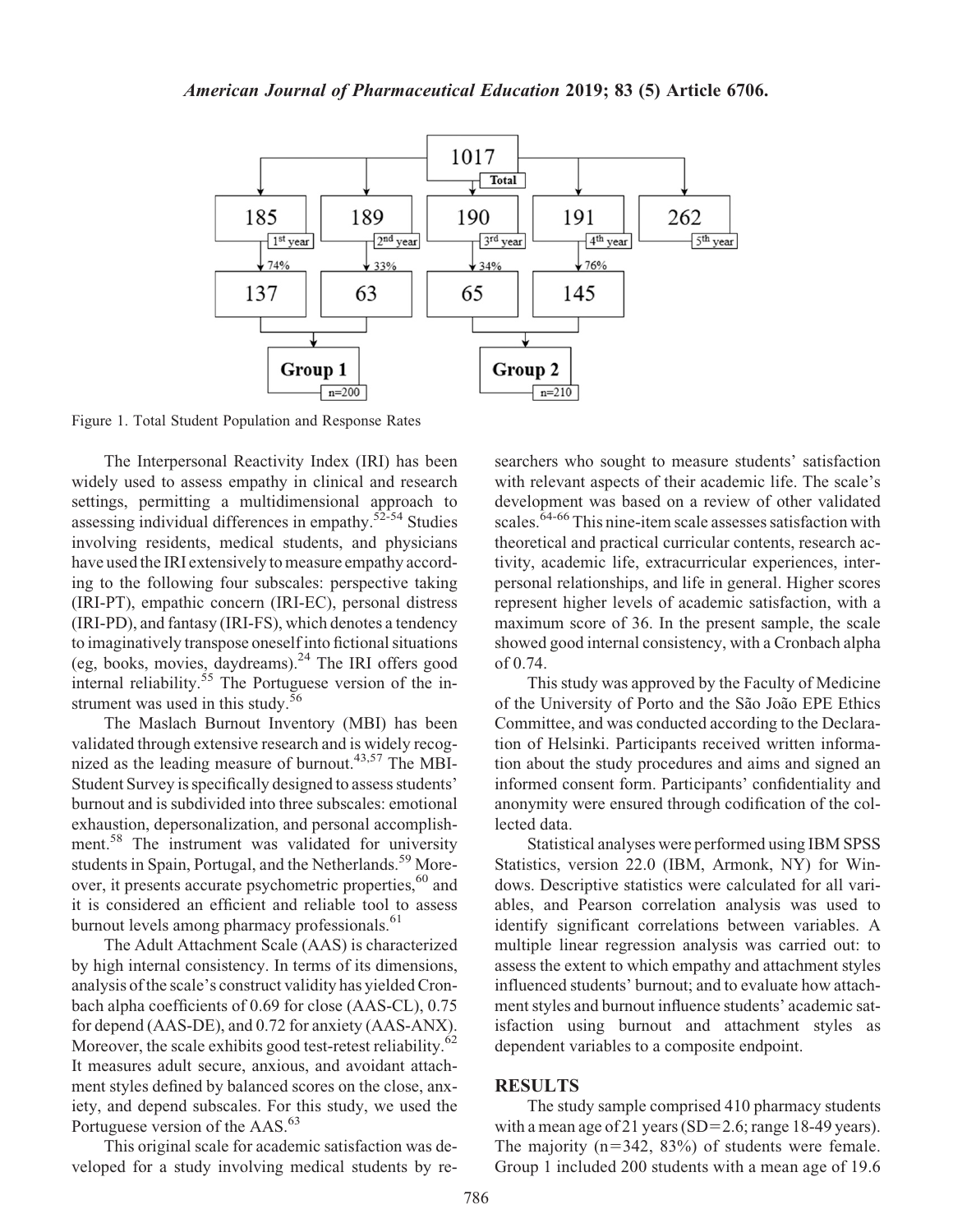years ( $SD=2.1$ ). The majority (168) of students in group 1 were female. Group 2 included 210 students with a mean age of 22.1 years (SD 2.5). The majority (174) of students in group 2 were female. The mean age of students in group 2, who were enrolled in the third and fourth years of the curriculum, was significantly greater than the mean age of students in group 1. No significant differences were found between the two groups in gender (percentage of male and female students in each group) or marital status (percentage of students in each group who were married) (Table 1). Residence and having moved from home and family were similar in both groups (data not shown).

Comparisons between the two groups showed similar scores in all IRI subscales. Analyzing gender differences in each group, significantly higher empathic concern scores were found in female students than in male students in group 1 and group 2 ( $p=.001$  and  $p=0.021$ , respectively). Significantly higher scores on the fantasy subscale were also found in female students in group 1 ( $p=.001$ ). Considering the total sample, significantly higher scores for the empathic concern, personal distress, and fantasy subscales were found in female students ( $p<.001$ ,  $p=.006$ , and  $p=.001$ , respectively).

Regarding the evaluation for burnout, only scores on depersonalization were different between the groups, with higher scores found among students in group 2  $(p=0.006)$ . When comparing burnout scores between genders, significantly higher scores for Emotional Exhaustion were found in female students both in the total sample and in group 1 ( $p=.017$  and  $p=.001$ , respectively). The empathy and burnout evaluations are presented in Table 2.

Students were generally satisfied with the relevant aspects of their academic life as reflected by a mean score of 25.1 (SD=4.9) out of a maximum score of 36. Higher levels of academic satisfaction were detected in first- and second-year students than in third- and fourth-year students ( $p=0.003$ ). No gender differences were detected in scores for this variable.

The groups had similar scores on the attachment adult scale. No significant differences in scores between male and female students were detected by the AAS. Significantly higher attachment-close and lower attachmentanxiety scores were found in pharmacy students from urban permanent home residence ( $p=.001$  and  $p=.008$ , respectively) (data not shown). Permanent rural or urban home residence was included in the sociodemographic characterization of the students.

In the total sample, empathic perspective taking - IRI-PT scores, demonstrated a significantly positive correlation with personal accomplishment scores, attachment-close scores, and attachment-depend scores  $(r=.110, p=.028; r=.141, p=.004$  and  $r=.113$ ,  $p=0.024$ , respectively) and a significant negative correlation with attachment-anxiety scores  $(r=-.099)$ ;  $p=.048$ ).

Empathic concern scores, demonstrated a significantly positive correlation with emotional exhaustion scores, attachment-close scores, and attachment-depend scores  $(r=.130, p=.009; r=.203, p<.01$  and  $r=.156,$  $p=0.002$ , respectively). Personal distress scores showed a significantly positive correlation with burnout emotional exhaustion scores, depersonalization scores, and attachment-anxiety scores  $(r=.268, p<.01; r=.177,$  $p=.000$  and  $r=.425$ ,  $p=.000$ , respectively) and a significantly negative correlation with personal accomplishment and attachment-close scores  $(r=-.213, p=.000$ and  $r=-.146$ ,  $p=.003$ , respectively). Fantasy style scores presented a significantly positive correlation with emotional exhaustion scores, depersonalization scores, and attachment-anxiety scores  $(r=.133, p=.007; r=.141,$  $p = 0.005$  and  $r = 0.264$ ,  $p < 0.01$ , respectively).

Burnout scores showed a significant positive correlation with attachment-anxiety scores  $(r=.325, p<.01)$ and a significant negative correlation with attachmentdepend and academic satisfaction scores  $(r=-135,$ 

| Table 1. Characterization of Total Sample - Gender, Age and Marital Status |  |  |  |  |
|----------------------------------------------------------------------------|--|--|--|--|
|----------------------------------------------------------------------------|--|--|--|--|

|                         | <b>Total</b><br>$n=410$ | Group 1<br>$n=200$ | Group 2<br>$n=210$ | $p$ value |
|-------------------------|-------------------------|--------------------|--------------------|-----------|
| Gender $n$ (%)          |                         |                    |                    | .670      |
| Male                    | 67 (16)                 | 31(16)             | 36(17)             |           |
| Female                  | 342 (83)                | 168 (84)           | 174 (83)           |           |
| Missing                 |                         |                    |                    |           |
| Age years M (SD)        | 20.9(3)                 | 19.6(2)            | 22.1(3)            | < 0.001   |
| Marital status n $(\%)$ |                         |                    |                    | .972      |
| Single                  | 408 (99)                | 199 (99)           | 209(99)            |           |
| Married                 | 2(1)                    | 1(1)               | 1(1)               |           |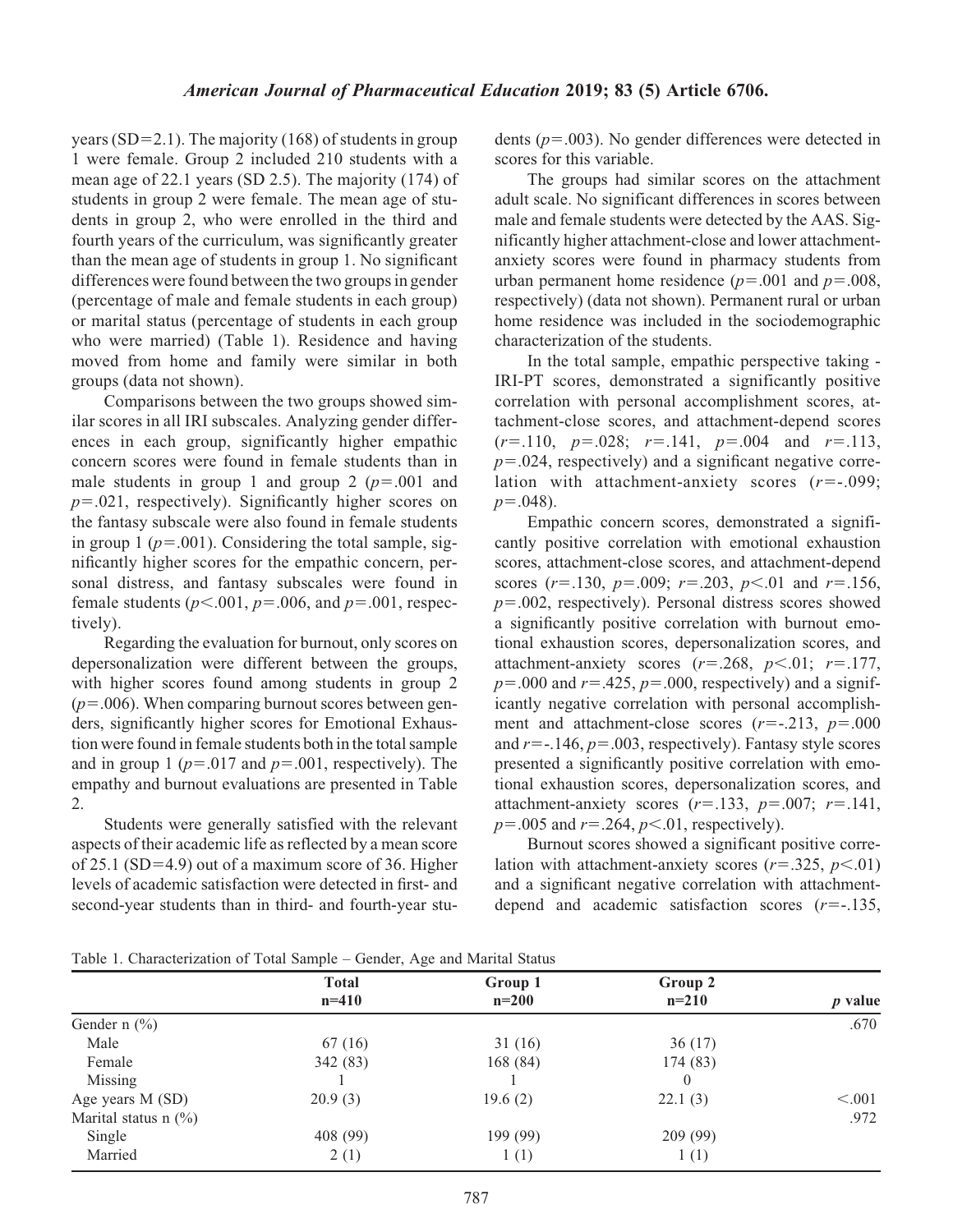|               | <b>Total</b>          |                   |                    |                    |                   |
|---------------|-----------------------|-------------------|--------------------|--------------------|-------------------|
|               | <b>Male</b><br>$n=67$ | Female<br>$n=342$ | Group 1<br>$n=200$ | Group 2<br>$n=210$ | <i>p</i> Value    |
| IRI-PT M (SD) | 15.9(3.7)             | 16.0(4.0)         | 15.9(3.8)          | 16.1(4.1)          | .609 <sup>3</sup> |
| range         | $6 - 24$              | $3 - 24$          | $3 - 24$           | $5 - 24$           |                   |
| IRI-EC        | $15.9(4.5)$ **        | 18.1(4.0)         | 17.6(4.0)          | 17.9(4.3)          | .523              |
|               | $7 - 24$              | $0 - 24$          | $0 - 24$           | $1 - 24$           |                   |
| <b>IRI-PD</b> | $10.2 (3.9)$ **       | 11.9(4.7)         | 11.8(4.5)          | 11.4(4.7)          | .333              |
|               | $1 - 20$              | $0 - 23$          | $0 - 23$           | $0 - 23$           |                   |
| <b>IRI-FS</b> | $12.4(5.7)$ **        | 14.8(5.5)         | 14.2(5.6)          | 14.6 $(5.6)$       | .501              |
|               | $0 - 24$              | $0 - 24$          | $0 - 24$           | $0 - 24$           |                   |
| <b>MBI-EE</b> | $17.6(5.9)*$          | 19.5(6.0)         | 18.8(6.1)          | 19.5(5.9)          | .238              |
|               | $1 - 29^2$            | $3 - 30$          | $1 - 30$           | $5 - 30$           |                   |
| <b>MBI-DE</b> | 9.1(5.9)              | 8.7(5.9)          | 7.9(5.6)           | 9.5(6.0)           | $.006**$          |
|               | $0 - 24$              | $0 - 24$          | $0 - 24$           | $0 - 24$           |                   |
| MBI-PA        | 22.1(5.9)             | 21.7(5.6)         | 21.4(5.5)          | 22.1(5.7)          | .178              |
|               | $7 - 34$              | $5 - 36$          | $7 - 36$           | $5 - 35$           |                   |

Table 2. Interpersonal Reactivity Index and Maslach Burnout Inventory Scores for Pharmacy Students

*t*-test was used to determine significance, defined as  $* p<.05$  and  $**$  as  $p<.01$ 

IRI-PT=Interpersonal Reactivity Index-Perspective Taking; IRI-EC=Interpersonal Reactivity Index-Empathic Concern; IRI-PD=Interpersonal Reactivity Index-Personal Distress; IRI-FS=Interpersonal Reactivity Index-Fantasy Scale;

MBI-EE=Emotional Exhaustion; MBI-DE=Depersonalization; MBI-PA=Personal Accomplishment

\*  $p<.05$ ; \*\*  $p<.01$ 

 $p=.007$  and  $r=-.266$ ,  $p<.01$ , respectively). Depersonalization scores showed a significant positive correlation with attachment-anxiety scores ( $r=.335$ ,  $p=.000$ ) and a significant negative correlation with attachmentclose scores, attachment-depend scores, and academic satisfaction scores  $(r=-.190, p=.000; r=-.166,$  $p=.001$  and  $r=-.584$ ,  $p<.01$ , respectively). Personal accomplishment scores showed a significant positive correlation with attachment-close style scores and academic satisfaction scores  $(r=142, p=0.04)$ and  $r=.343$ ,  $p<.01$ , respectively) and a significant negative correlation with attachment-anxiety scores  $(r=-.223, p<.01).$ 

Attachment-close scores demonstrated a significant positive correlation with academic satisfaction scores  $(r=190, p=000)$ . Similarly, attachment-depend scores showed a significant positive correlation with academic satisfaction scores ( $r = .243$ ,  $p = .000$ ). Lastly, as expected, attachment-anxiety scores presented a significant negative correlation with academic satisfaction  $(r=-.291,$  $p=0.00$ ). Correlations between variables are shown in Table 3.

The strong, multiple correlations detected between variables (Table 3) were further evaluated using a multiple linear regression analysis with burnout and academic satisfaction as dependent variables (Table 4). A dependent attachment relationship style was associated with a positive prediction of academic satisfaction, while anx-

ious attachment was associated with a significant negative prediction of academic satisfaction.

When the components emotional exhaustion, depersonalization, and personal accomplishment were added, 39% of students' academic satisfaction was explained. In that circumstance, dependent attachment and personal accomplishment were significant positive predictors and depersonalization was a significant negative predictor of students' academic satisfaction. Gender and attachment styles explained 11% of students' empathic concern; they were significant positive predictors of students' empathy, as detailed in Table 4.

#### **DISCUSSION**

This study reports a noteworthy capacity of pharmacy students to understand patients' perspective and comprehend their feelings. Moreover, in accordance with previous research,  $67$  female participants were found to possess higher empathic ability. Whether at the beginning of or in the latter stages of their pharmacy degree program, students reported a similar ability to convey emotional support and understanding to others, which has been shown to be a determining factor in the therapeutic effects and health outcomes they will achieve when caring for their future patients. A decline in empathy among health care students as they progress through the curriculum is frequently assumed,68,69 although others have stated that these reports of erosion of empathy have been inflated.<sup>70</sup>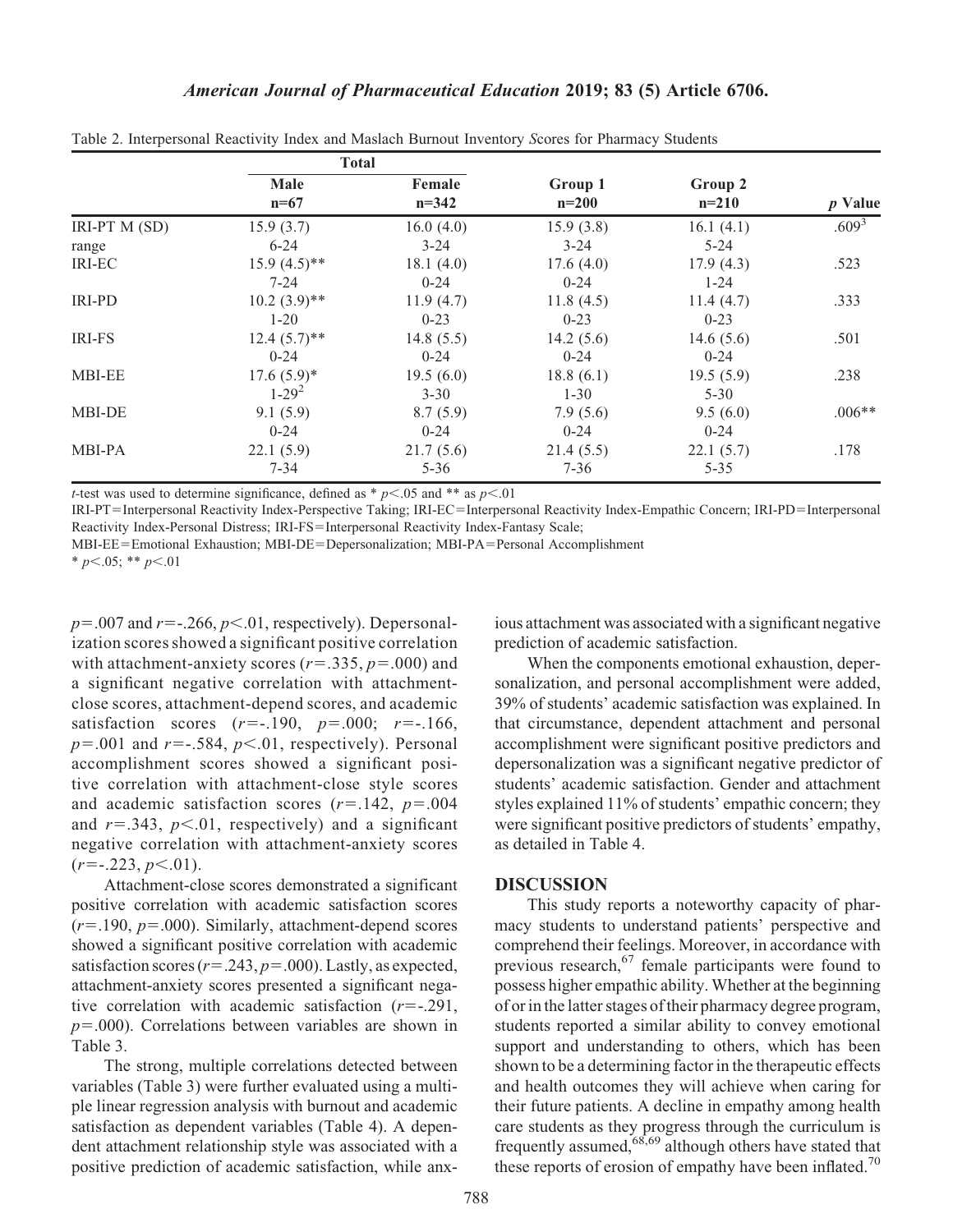|               | IRI-         | IRI-         | IRI-         | IRI-      | <b>MBI-</b>  | <b>MBI-</b>          | <b>MBI-</b> | $AAS-$                              | $AAS-$  | $AAS-$     | Academic            |
|---------------|--------------|--------------|--------------|-----------|--------------|----------------------|-------------|-------------------------------------|---------|------------|---------------------|
|               | <b>PT</b>    | EC           | <b>PD</b>    | FS        | EE           | DE                   | PA          | CL                                  | DE      | <b>ANX</b> | <b>Satisfaction</b> |
| <b>IRI-EC</b> | $.332**$ 1.0 |              |              |           |              |                      |             |                                     |         |            |                     |
| <b>IRI-PD</b> | $-172**$     | $.206**$ 1.0 |              |           |              |                      |             |                                     |         |            |                     |
| <b>IRI-FS</b> | $.166**$     | $.389**$     | $.248**$ 1.0 |           |              |                      |             |                                     |         |            |                     |
| <b>MBI-EE</b> | $-.053$      | $.130**$     | $.268**$     | $133**10$ |              |                      |             |                                     |         |            |                     |
| <b>MBI-DE</b> | $-.090$      | $-.066$      | $177**$      | $.141**$  | $.430**$ 1.0 |                      |             |                                     |         |            |                     |
| MBI-PA        | $.110*$      | .078         | $-213**$     | $-.051$   |              | $-135** - 368** 1.0$ |             |                                     |         |            |                     |
| AAS-CL        | $.141**$     | $203**$      | $-146**$     | .015      | $-.080$      | $-190**$             | $142**$ 1.0 |                                     |         |            |                     |
| AAS-DE        | $.113*$      | $.156**$     | $-.059$      | .014      | $-135**$     | $-166$ **            | .034        | $.419**$ 1.0                        |         |            |                     |
| AAS-ANX       | $-.099*$     | .085         | $.425**$     | $.264**$  | $.325**$     |                      |             | $.335**$ $.223**$ $.312**$ $.333**$ |         | 1.0        |                     |
| Academic      | .069         | .033         | $-.092$      | $-.027$   |              | $-.266**-.584**$     | $.343**$    | $.190**$                            | $243**$ | $-291**$   | 1.0                 |
| Satisfaction  |              |              |              |           |              |                      |             |                                     |         |            |                     |

Table 3. Pearson's Correlations Total Sample

Pearson's Correlations test was used to determine significance, defined as  $* p<.05$  and  $**$  as  $p<.01$ 

IRI-PT=Interpersonal Reactivity Index-Perspective Taking; IRI-EC=Interpersonal Reactivity Index-Empathic Concern; IRI-PD=Interpersonal Reactivity Index-Personal Distress; IRI-FS=Interpersonal Reactivity Index-Fantasy Scale;

MBI-EE=Emotional Exhaustion; MBI-DE=Depersonalization; MBI-PA=Personal Accomplishment

AAS-CL= Attachment Adult Scale Close; AAS-DE= Attachment Adult Scale Depend; AAS-ANX= Attachment Adult Scale Anxiety

Interestingly, some studies involving Portuguese medical students have detected higher empathy scores in students in latter curricular years,  $\frac{71,72}{2}$  and shown that patient-care activities and continuous socioemotional stimulation can increase students' empathic ability.69,73-75

In our study, we identified significant associations between pharmacy students' attachment styles and their ability to express empathy. Attachment theory has previously been used to explain differences found in students' and professionals' abilities to appropriately deal with and support emotional distress in patients.<sup>17,76,77</sup> Students presenting a more close or secure attachment were more prone to consider others' perspectives and to empathically care for others. These results are in line with the finding of a higher ability to detect and respond to emotions among clinicians with more secure attachment styles.<sup>20,21</sup> Conversely, students with a tendency toward an anxious attachment style revealed higher distress in their interpersonal relationships, demonstrated lower ability to respond to patients' emotions, and were less able to "put themselves in others' shoes."

The results from the burnout evaluation showed that female students had higher scores of emotional exhaustion and depersonalization while male students had higher personal accomplishment scores, which was consistent with findings from previous reports. $43$  Women are more susceptible to social desirability, more eager to face studying demands and apparently prepare more rigorously for examinations, all of which result in higher stress levels.<sup>71</sup> Burnout and its potentially negative effects during pharmacy undergraduate studies have been increasingly reported in the literature.<sup>43,71,72</sup> Similarly, we

detected higher scores of depersonalization among students in their last year of the pharmacy program. Frequently assessing pharmacy students for burnout and implementing appropriate interventions and preventive strategies could circumvent or mitigate students' psychological distress and emotional exhaustion, thereby enhancing their ability to cope with academic and future clinical challenges.<sup>35</sup>

In our study, the characteristics consistently predicting students' burnout were enrollment in the last two years of the curriculum and having an anxious attachment style. A lower ability to deal with academic stress, therefore, appears to be related to students' interpersonal relational style and the challenges students face in the last years of pharmacy school.

Among our participants, student burnout eroded academic satisfaction. Students reporting lower levels of academic satisfaction also had higher levels of burnout, supporting the hypothesis that students' depersonalization may be a possible explanation for lower academic satisfaction.<sup>78</sup> Low academic satisfaction can undermine students' satisfaction and accomplishments in their future professional lives.79,80 Psychological interventions that were previously used to manage students' psychological distress and lack of academic motiva- $\text{tion}^{41,81,\overline{82}}$  could be used to reduce burnout symptoms among pharmacy students and might have beneficial results in our population.

These results also underscore the value of monitoring students' characteristics to prevent academic stress and burnout. Students with secure attachment had higher satisfaction with relevant aspects of their academic life,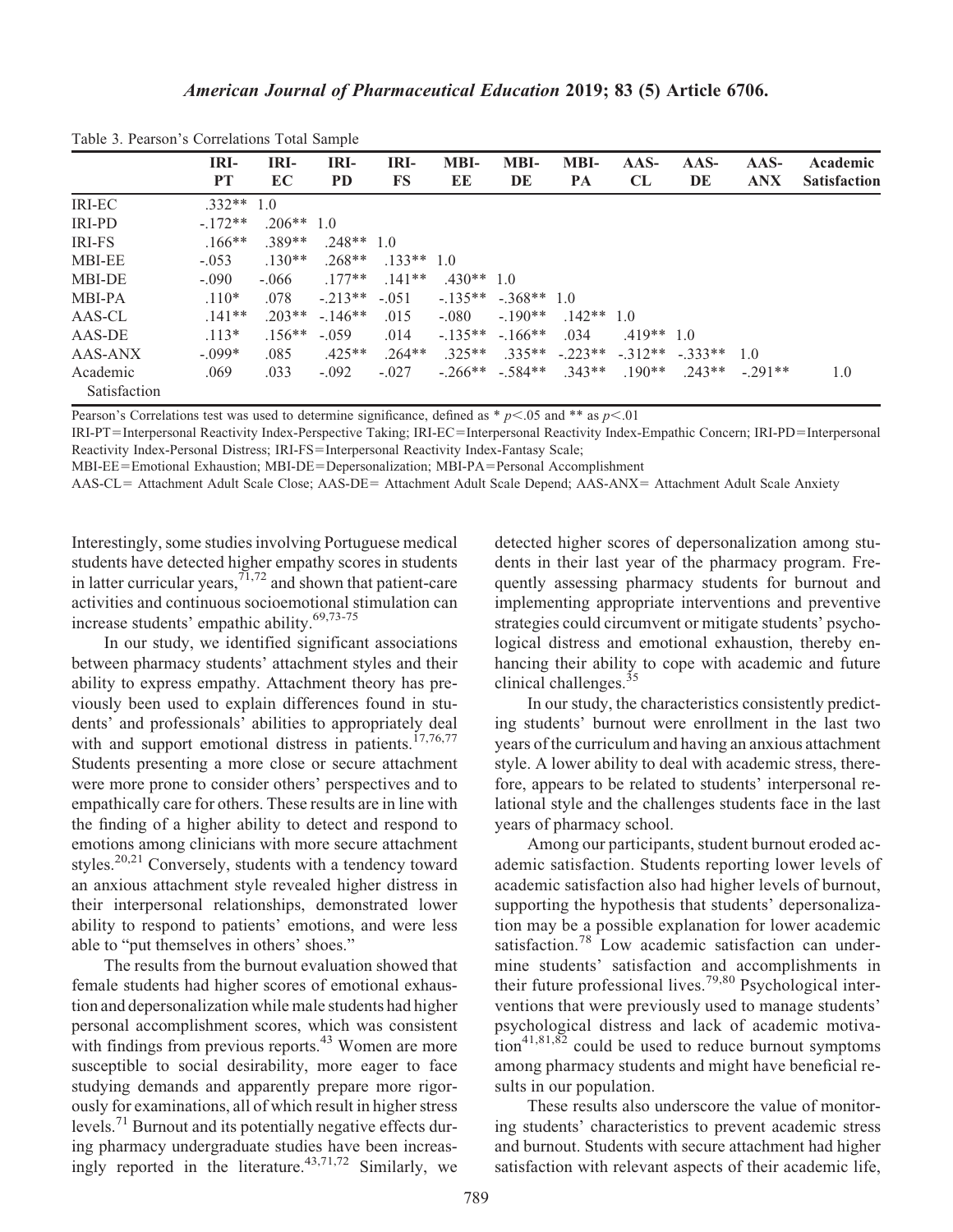| Table 4. Linear Regressions Predicting Students'      |
|-------------------------------------------------------|
| Depersonalization, Academic Satisfaction and Empathic |
| Concern                                               |

| Depersonalization            | B            | <b>SE</b> | β                      |
|------------------------------|--------------|-----------|------------------------|
| Step 1                       |              |           |                        |
| AAS-CL                       | $-.143$      | .097      | $-.079$                |
| AAS-DE                       | $-.057$      | .088      | $-.035$                |
| AAS-ANX                      |              | .346 .057 | $.313***$              |
| $R^2 = .13$ $(.12)^1$        |              |           | $F(3,382) = 18.979**2$ |
| Step 2                       |              |           |                        |
| AAS-CL                       | $-.112$ .098 |           | $-.062$                |
| AAS-DE                       | $-.038$      | .088      | $-.024$                |
| AAS-ANX                      |              | .360 .058 | $.326***$              |
| <b>IRI-PT</b>                | $-.037$      | .076      | $-.025$                |
| <b>IRI-EC</b>                | $-.102$      | .074      | $-.072$                |
| $R^2 = 0.14$ (.13)           |              |           | $F(5,380) = 11.988**$  |
| <b>Academic Satisfaction</b> | B            | <b>SE</b> | β                      |
| Step 1                       |              |           |                        |
| AAS-CL                       |              | .058 .078 | .041                   |
| AAS-DE                       | .206         | .070      | $.162**$               |
| <b>AAS-ANX</b>               | $-.189$      | .045      | $-.222***$             |
| $R^2 = 0.11$ (.11)           |              |           | $F(3,374) = 15.800**$  |
| Step 2                       |              |           |                        |
| AAS-CL                       | $-.034$ .065 |           | $-.024$                |
| AAS-DE                       | .194         | .059      | $.153**$               |
| <b>AAS-ANX</b>               | $-.027$      | .040      | $-.032$                |
| <b>MBI-EE</b>                | .002         | .035      | .003                   |
| MBI-DE                       | $-.393$      | .038      | $-.504***$             |
| <b>MBI-PA</b>                | .125         | .036      | $.152**$               |
| $R^2 = .39(.38)$             |              |           | $F(6,371) = 40.104**$  |
| <b>Empathic Concern</b>      | B            | <b>SE</b> | β                      |
| Step 1                       |              |           |                        |
| Gender                       | 2.165 .562   |           | $.191***$              |
| $R^2 = .04$ (.03)            |              |           | $F(1,251) = 14.854**$  |
| Step 2                       |              |           |                        |
| Gender                       | 1.958 .543   |           | $.173***$              |
| AAS-CL                       | .233         | .069      | $.183**$               |
| AAS-DE                       | .172         | .062      | $.150**$               |
| <b>AS-ANX</b>                | .148         | .040      | $.190***$              |
| $R^2 = .11(.10)$             |              |           | $F(4,192) = 12.220**$  |

 $R^2$ =R Square (Adjusted R Square); F(df); B=unstandardized coefficient; SE=standard error;  $\beta$ =standardized coefficient; \*\* p<.01; \*\*\*  $p<.001$ 

IRI-PT=Interpersonal Reactivity Index-Perspective Taking; IRI-EC=Interpersonal Reactivity Index-Empathic Concern; IRI-

PD=Interpersonal Reactivity Index-Personal Distress; IRI-

FS=Interpersonal Reactivity Index-Fantasy Scale;

MBI-EE=Emotional Exhaustion; MBI-DE=Depersonalization; MBI-PA=Personal Accomplishment

AAS-CL= Attachment Adult Scale Close; AAS-DE= Attachment Adult Scale Depend; AAS-ANX= Attachment Adult Scale Anxiety

while anxiously attached students had lower satisfaction scores, emphasizing the importance of early psychological evaluation to identify personal characteristics that

790

may influence students' academic fulfillment and help them become more resilient to stressful experiences. Moreover, a student's ability to seek support from others and have successful interpersonal relationships may contribute to the student having a more positive view of his or her academic life.

This study had several limitations. The cross-sectional design used was unable to identify causal relationships. Engaging in a deeper exploration of causes for academic stress could have added strength to the results and conclusions. In addition, self-reported empathy represents a limited evaluation of empathic ability compared with evaluation by an external observer. Furthermore, self-evaluation may introduce social desirability bias. Finally, although the sample size was adequate, the generalizability of the results is limited because the study was conducted at a single institution.

# **CONCLUSION**

Pharmacy students in our study simultaneously indicated feeling considerable academic satisfaction and personal distress, which demonstrated their ability to maintain a positive appraisal of their academic life despite the challenges they were experiencing. Nevertheless, the tendency for students enrolled in their last two years of pharmacy school to have higher levels of professional stress and lower fulfillment signals a need for the school to monitor these students' for emotional exhaustion and an inability to cope with the academic challenges that they face during and beyond pharmacy school.

Regardless of the academic year in which they were enrolled, pharmacy students' responses indicated they possessed a noteworthy ability to empathize with others. However, those students who were having more difficulty with close relationships demonstrated higher levels of burnout, lower ability to respond to patients' emotions, and lower academic satisfaction. We suggest monitoring those intrinsic characteristics in students that can undermine professionalism, performance, and resistance to stressful experiences. Conversely, preventive and therapeutic strategies can work powerfully to minimize distress and prepare pharmacy students to handle academic and professional challenges.

#### ACKNOWLEDGMENTS

The authors acknowledge the students and the teaching staff of the FFUP, Professor Manuela Mourato, and particularly the Faculty Director, Professor Sousa Lobo, for their valuable contribution to motivate students' participation and coordinating the data collection. We are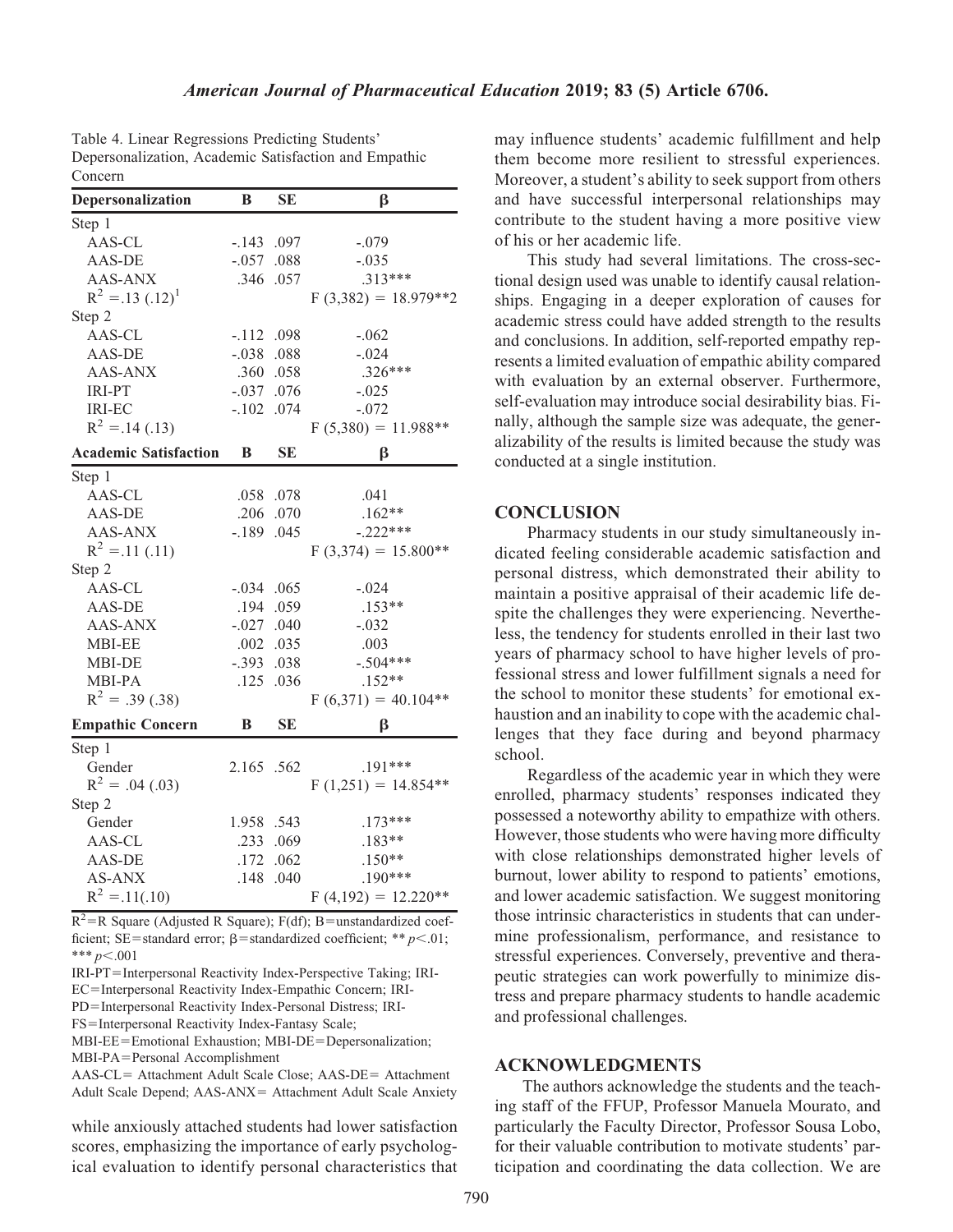thankful to Raquel and David Tamegão Rothwell for English language editing of the manuscript.

# **REFERENCES**

1. Halpern J. From idealized clinical empathy to empathic communication in medical care. Med Health Care Philos. 2014;17(2):301-311.

2. Shah B, Chewning B. Conceptualizing and measuring pharmacistpatient communication: a review of published studies. Res Social Adm Pharm. 2006;2(2):153-185.

3. Morse JM, Anderson G, Bottorff JL, et al. Exploring empathy: a conceptual fit for nursing practice? Image J Nurs Sch. 1992;24(4):273-280. 4. Florentine R, Hillhouse MP. Drug treatment effectiveness and client-counselor empathy: exploring the effects of gender and ethnic

congruency. Journal of Drug Issues. 1999;29(1):59-74.

5. Derksen F, Bensing J, Lagro-Janssen A. Effectiveness of empathy in general practice: a systematic review. Br J Gen Pract. 2013;63(606):e76-84.

6. WHO. The role of the pharmacist in the health care system, preparing the future pharmacist: curricular development. 1997. 7. McDonough RP, Bennett MS. Improving communication skills of

pharmacy students through effective precepting. Am J Pharm Educ. 2006;70(3):Article 58.

8. Kerr JL, Stahnke AM, Behnen EM. Assessing empathy and selfefficacy levels of pharmacy students in an elective diabetes management course. Am J Pharm Educ. 2015;79(3):Article 42.

9. Skoy ET, Eukel HN, Frenzel JE, Werremeyer A, McDaniel B. Use of an auditory hallucination simulation to increase student pharmacist empathy for patients with mental illness. Am J Pharm Educ. 2016;80(8):Article 142.

10. Curley LE, McDonald M, Aspden T. Use of a fictitious community-based virtual teaching platform to aid in the teaching of pharmacy practice skills: Student perspectives after initial implementation. J Pharm Policy Pract. 2016;9:24.

11. Jeon S, Cho E. Assessment of Korean pharmacy students' empathy using the Jefferson scale of empathy. Am J Pharm Educ. 2015;79(5):Article 67.

12. Osterberg L, Blaschke T. Adherence to medication. N Engl J Med. 2005;353(5):487-497.

13. Anderson EB. Patient-centeredness: a new approach. Nephrology News & Issues. 2002;16(12):80-82.

14. Zolnierek KB, Dimatteo MR. Physician communication and patient adherence to treatment: a meta-analysis. Medical Care. 2009;47(8):826-834.

15. Ngoh LN. Health literacy: a barrier to pharmacist-patient communication and medication adherence. J Am Pharm Assoc. 2009;49(5):e132-146; quiz e147-139.

16. Mercer SW, Higgins M, Bikker AM, et al. General practitioners' empathy and health outcomes: a prospective observational study of consultations in areas of high and low deprivation. Ann Fam Med. 2016;14(2):117-124.

17. Wei M, Liao KY, Ku TY, Shaffer PA. Attachment, selfcompassion, empathy, and subjective well-being among college students and community adults. J Pers. 2011;79(1):191-221.

18. Wayment HA. Attachment style, empathy, and helping following a collective loss: evidence from the September 11 terrorist attacks. Attach Hum Dev. 2006;8(1):1-9.

19. Bowlby J. Attachment and Loss. New York: Basic Books; 1969. 20. Dozier M, Cue KL, Barnett L. Clinicians as caregivers: role of attachment organization in treatment. J Consult Clin Psychol. 1994;62(4):793-800.

21. Tan A, Zimmermann C, Rodin G. Interpersonal processes in palliative care: an attachment perspective on the patient-clinician relationship. Palliat Med. 2005;19(2):143-150.

22. Georgi E, Petermann F, Schipper M. Are empathic abilities learnable? Implications for social neuroscientific research from psychometric assessments. Social Neuroscience. 2014;9(1):74-81.

23. Esquerda M, Yuguero O, Viñas J, Pifarré J. La empatía médica, ¿nace o se hace? Evolución de la empatía en estudiantes de medicina. Atencio´n Primaria. 2016;48(1):8-14.

24. Davis MH. Measuring individual-differences in empathy - evidence for a multidimensional approach. J Pers Soc Psychol. 1983;44(1):113-126. 25. Iacovides A, Fountoulakis KN, Kaprinis S, Kaprinis G. The relationship between job stress, burnout and clinical depression. J Affec Disor. 2003;75(3):209-221.

26. Sperling MB, Berman WH. Attachment in Adults: Clinical and Developmental Perspectives. Guilford Press; 1994.

27. Sanford K. Two dimensions of adult attachment: Further validation. J Soc Pers Relat. 1997;14(1):133-143.

28. Ciechanowski PS, Russo JE, Katon WJ, Walker EA. Attachment theory in health care: the influence of relationship style on medical students' specialty choice. Medical Education. 2004;38(3):262-270.

29. Cherry MG, Fletcher I, O'Sullivan H. The influence of medical students' and doctors' attachment style and emotional intelligence on their patient-provider communication. Patient Educ Couns. 2013;93(2):177-187.

30. Daniel SI. Adult attachment patterns and individual psychotherapy: a review. Clin Psychol Rev. 2006;26(8):968-984. 31. Bakker AB, Costa PL. Chronic job burnout and daily functioning: A theoretical analysis. Burnout Research. 2014;1(3):112-119.

32. Finney C, Stergiopoulos E, Hensel J, Bonato S, Dewa CS. Organizational stressors associated with job stress and burnout in correctional officers: a systematic review. BMC Public Health. 2013;13:82-82.

33. Jacobs SR, Dodd DK. Student burnout as a function of personality, social support, and workload. J Coll Stud Dev. 2003;44(3):291-303.

34. Schaufeli WB, Bakker AB, van der Heijden FMMA, Prins JT. Workaholism, burnout and well-being among junior doctors: The mediating role of role conflict. Work Stress. 2009;23(2):155-172. 35. Higuchi Y, Inagaki M, Koyama T, et al. A cross-sectional study of psychological distress, burnout, and the associated risk factors in hospital pharmacists in Japan. BMC Public Health. 2016;16:534.

36. Zenasni F, Boujut E, Woerner A, Sultan S. Burnout and empathy in primary care: three hypotheses. Br J Gen Pract. 2012;62(600):346-347. 37. Thomas MR, Dyrbye LN, Huntington JL, et al. How do distress and well-being relate to medical student empathy? A multicenter study. J Gen Inter Med. 2007;22(2):177-183.

38. Brazeau CM, Schroeder R, Rovi S, Boyd L. Relationships between medical student burnout, empathy, and professionalism climate. Acad Med. 2010;85(10 Suppl):S33-36.

39. Hojat M, Mangione S, Nasca TJ, et al. An empirical study of decline in empathy in medical school. Medical Education. 2004;38(9):934-941.

40. Krasner MS, Epstein RM, Beckman H, et al. Association of an educational program in mindful communication with burnout, empathy, and attitudes among primary care physicians. JAMA. 2009;302(12):1284-1293.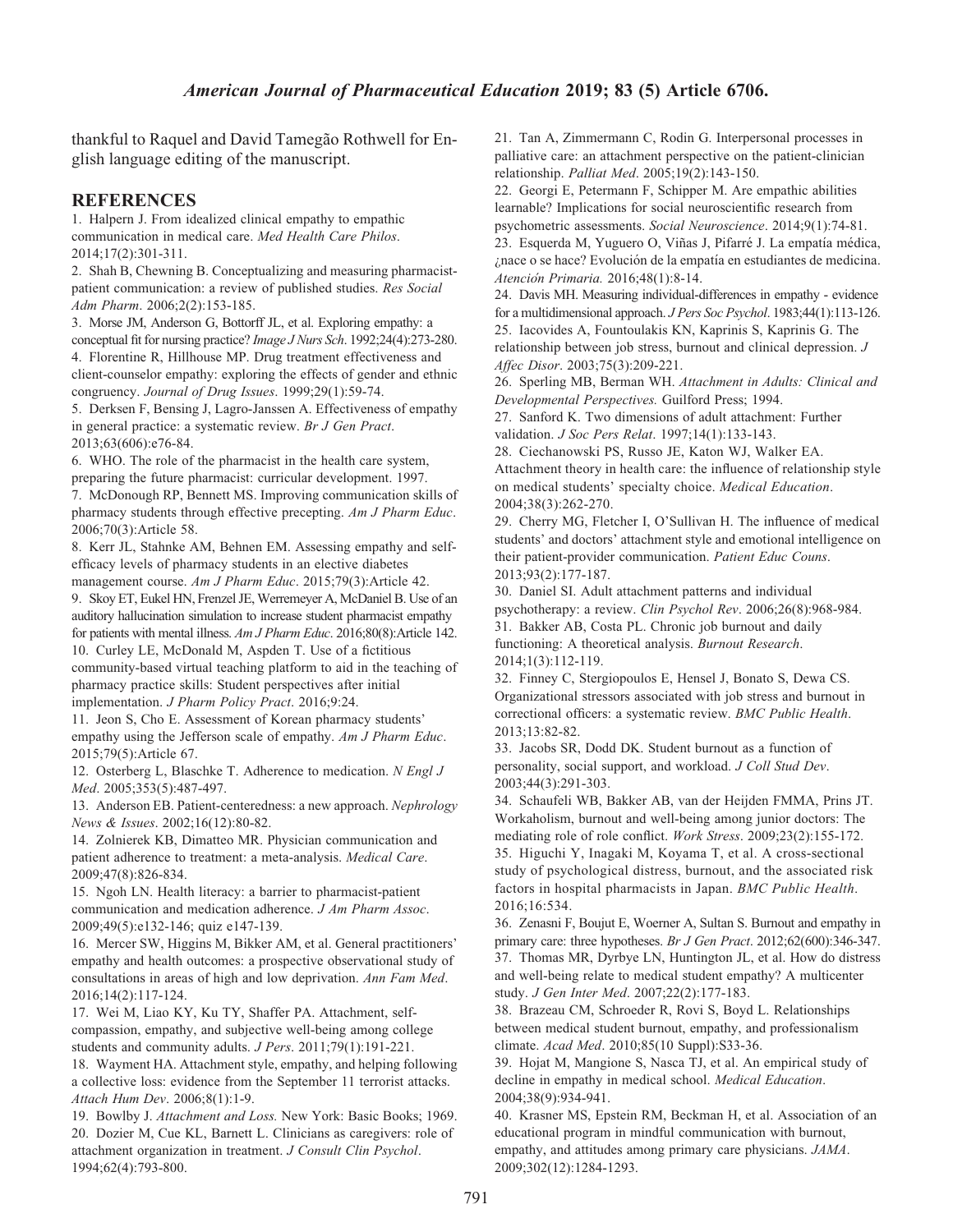# American Journal of Pharmaceutical Education 2019; 83 (5) Article 6706.

41. Ried LD, Motycka C, Mobley C, Meldrum M. Comparing selfreported burnout of pharmacy students on the founding campus with those at distance campuses. Am J Pharm Educ. 2006;70(5):Article 114. 42. Gibbons C. Stress, coping and burn-out in nursing students. Int J Nurs Stud. 2010;47(10):1299-1309.

43. Galan F, Rios-Santos JV, Polo J, Rios-Carrasco B, Bullon P. Burnout, depression and suicidal ideation in dental students. Med Oral Patol Oral. 2014;19(3):E206-E211.

44. Fares J, Saadeddin Z, Al Tabosh H, et al. Extracurricular activities associated with stress and burnout in preclinical medical students. J Epidemiol Glob Health. 2015.

45. Zapf D. Emotion work and psychological well-being: a review of the literature and some conceptual considerations. Human Resource Management Review. 2002;12(2):237-268.

46. Stallman HM. Psychological distress in university students: a comparison with general population data. Australian Psychologist. 2010;45(4):249-257.

47. Salzer MS. A comparative study of campus experiences of college students with mental illnesses versus a general college sample. *J Am Coll Health.* 2012;60(1):1-7.

48. Omokhodion FO, Gureje O. Psychosocial problems of clinical students in the University of Ibadan Medical School. Afr J Med Med Sci. 2003;32(1):55-58.

49. Aghamolaei T, Shirazi M, Dadgaran I, Shahsavari H, Ghanbarnejad A. Health students' expectations of the ideal educational environment: a qualitative research. J Adv Med Educ Prof. 2014;2(4):151-157.

50. Mandal A, Ghosh A, Sengupta G, Bera T, Das N, Mukherjee S. Factors affecting the performance of undergraduate medical students: a perspective. Indian J Community Med. 2012;37(2):126-129.

51. Hysenbegasi A, Hass SL, Rowland CR. The impact of depression on the academic productivity of university students. J Ment Health Policy Econ. 2005;8(3):145-151.

52. Quince T, Thiemann P, Benson J, Hyde S. Undergraduate medical students' empathy: current perspectives. Adv Med Educ Pract. 2016;7:443-455.

53. Quince TA, Kinnersley P, Hales J, et al. Empathy among undergraduate medical students: a multi-centre cross-sectional comparison of students beginning and approaching the end of their course. BMC Med Educ. 2016;16:92.

54. Costa P, de Carvalho-Filho MA, Schweller M, et al. Measuring medical students' empathy: exploring the underlying constructs of and associations between two widely used self-report instruments in five countries. Acad Med. 2016.

55. Davis. A multidimensional approach to individual differences in empathy. 1980.

56. Limpo T, Alves Ra, Catro SL. Medir a empatia: adaptação portuguesa do índice de reactividade interpessoal. Laboratório de Psicologia. 2010;8(2):171-184.

57. Al-Dubai SA, Ganasegeran K, Perianayagam W, Rampal KG. Emotional burnout, perceived sources of job stress, professional fulfillment, and engagement among medical residents in Malaysia. Scientific World Journal. 2013;2013:137620.

58. Schaufeli WB, Martinez IM, Pinto AM, Salanova M, Bakker AB. Burnout and engagement in university students - A cross-national study. J Cross Cult Psychol. 2002;33(5):464-481.

59. Maslach C, S.E, Jackson & Leiter, M. P. Maslach Burnout Inventory. Consulting Psycologist Press. 1996.

60. Schwab RL, Iwanicki EF. Perceived role conflict, role ambiguity, and teacher burnout. Educational Administration Quarterly. 1982;18(1):60-74.

61. Calgan Z, Aslan D, Yegenoglu S. Community pharmacists' burnout levels and related factors: an example from Turkey. Int J Clin Pharm. 2011;33(1):92-100.

62. Collins NL, Read SJ. Adult attachment, working models, and relationship quality in dating couples. J Pers Social Psychol. 1990;58(4):644-663.

63. Canavarro MC. Relações afectivas ao Longo do ciclo de vida e saúde mental. 1995.

64. Ramos AM, Barlem JGT, Lunardi VL, Barlem ELD, Silveira RSd, Bordignon SS. Satisfaction with academic experience among undergraduate nursing students. Texto & Contexto - Enfermagem. 2015;24:187-195.

65. Wach FS, Karbach J, Ruffing S, Brünken R, Spinath FM. University students' satisfaction with their academic studies: personality and motivation matter. Front Psychol. 2016;7:55. 66. Huebner ES. Initial development of the student's life satisfaction scale. Sch Psychol Int. 1991;12(3):231-240.

67. Tamayo CA, Rizkalla MN, Henderson KK. Cognitive, behavioral and emotional empathy in pharmacy students: targeting programs for curriculum modification. Front Pharmacol. 2016;7:96. 68. Nunes P, Williams S, Sa B, Stevenson K. A study of empathy decline in students from five health disciplines during their first year of training. Int J Med Educ. 2011;2:12-17.

69. Hojat M, Vergare MJ, Maxwell K, et al. The devil is in the third year: a longitudinal study of erosion of empathy in medical school. Acad Med. 2009;84(9):1182-1191.

70. Colliver JA, Conlee MJ, Verhulst SJ, Dorsey JK. Reports of the decline of empathy during medical education are greatly exaggerated: a reexamination of the research. Acad Med. 2010;85(4):588-593.

71. Taveira-Gomes I, Mota-Cardoso R, Figueiredo-Braga M. Communication skills in medical students: an exploratory study before and after clerkships. Porto Biomedical Journal. 2016.

72. Alexandra M. Reconsidering declines of empathy during medical education: a scoping review. 2015.

73. Hojat M, Axelrod D, Spandorfer J, Mangione S. Enhancing and sustaining empathy in medical students. Medical Teacher. 2013;35(12):996-1001.

74. Batt-Rawden SA, Chisolm MS, Anton B, Flickinger TE. Teaching empathy to medical students: an updated, systematic review. Acad Med. 2013;88(8):1171-1177.

75. Hegazi I, Wilson I. Maintaining empathy in medical school: it is possible. Medical Teacher. 2013;35(12):1002-1008.

76. Mikulincer M, Florian V. Appraisal of and coping with a real-life stressful situation: the contribution of attachment styles. Personality and Social Psychology Bulletin. 1995;21(4):406-414.

77. Miller R. Intimate Relationships. McGraw-Hill Education; 2014. 78. Paro HB, Silveira PS, Perotta B, et al. Empathy among medical students: is there a relation with quality of life and burnout? PLoS One. 2014;9(4):e94133.

79. Rahmati Z. The study of academic burnout in students with high and low level of self-efficacy. Procedia - Social and Behavioral Sciences. 2015;171:49-55.

80. Sonmez GY, Capri B. The effect of stress coping program on burnout levels of high school students. 2013(July):148-165.

81. Shanafelt TD, West C, Zhao X, et al. Relationship between increased personal well-being and enhanced empathy among internal medicine residents. J Gen Intern Med. 2005;20(7):559-564.

82. Rajiah K, Saravanan C. The effectiveness of psychoeducation and systematic desensitization to reduce test anxiety among firstyear pharmacy students. Am J Pharm Educ. 2014;78(9):Article 163.